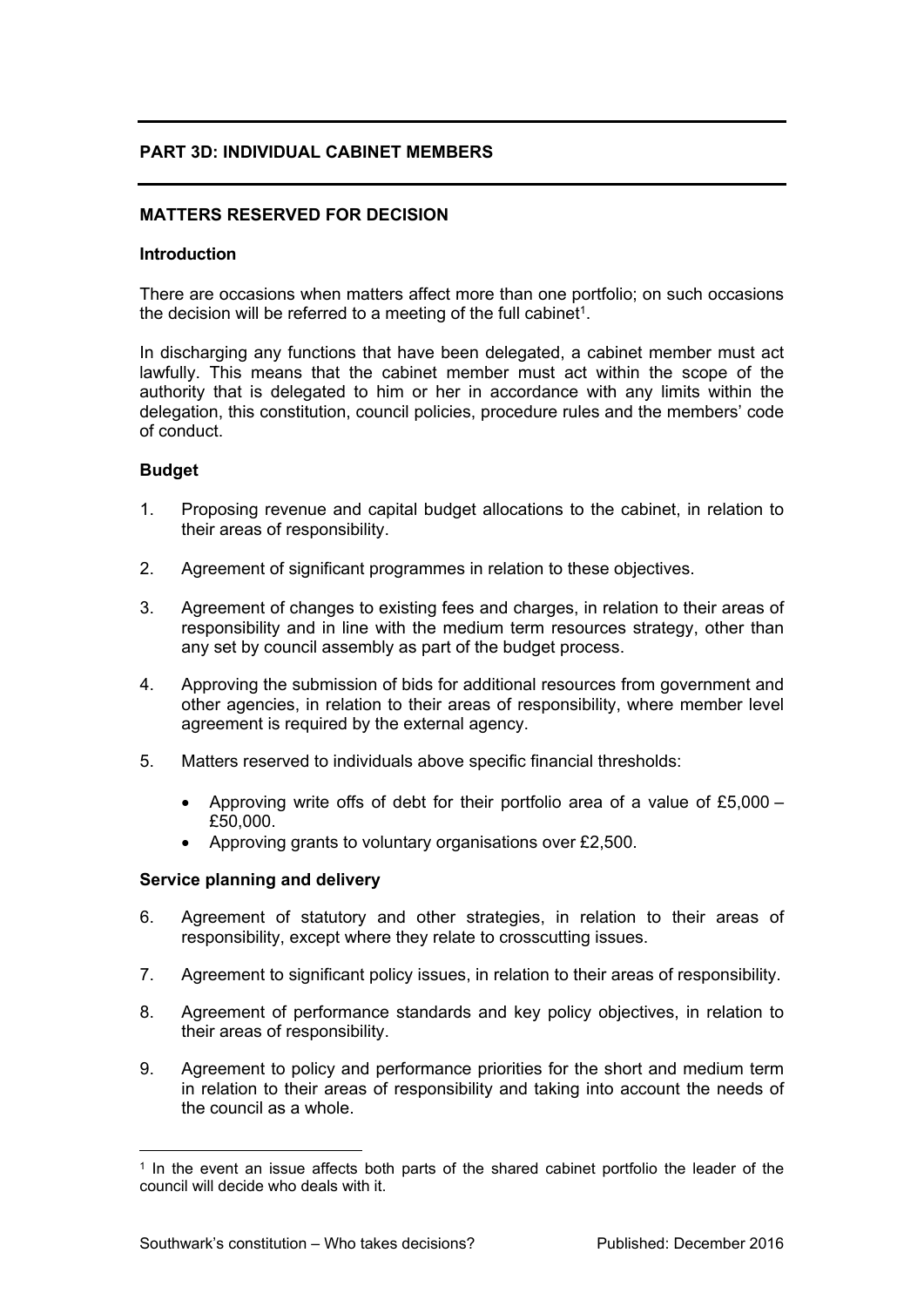- 10. Agreement of service plans, in relation to their areas of responsibility.
- 11. To consider any inspection report by an external agency and:
	- agree the action plan, including recommendations for no action, where there are no significant policy implications
	- make recommendations to the cabinet, including recommendations for no action, where there are significant policy implications.
- 12. Agree reports when there are any significant changes associated with the delivery of an agreed plan.
- 13. Sign off any plan or strategy or programme when completed or take decisions where no further significant cabinet approval is required.
- 14. Monitor the effectiveness and appropriateness of the plan or strategy or programme within the portfolio holders responsibility and agree any necessary changes.

### **Tenders and contracts**

15. Decisions on matters reserved to individual cabinet members in accordance with the provisions of contract standing orders in part 4 of the constitution.

#### **Partnerships and consultation**

- 16. To approve responses to consultation documents from government, Greater London Authority, Local Government Association, London Councils and other bodies relating to significant changes affecting their portfolio area, which would not require changes to the budget and policy framework.
- 17. Agreeing broad consultation arrangements, in relation to their areas of responsibility.
- 18. To promote effective partnerships, between the council and other agencies and bodies affecting the community, in relation to their areas of responsibility.
- 19. To deal with petitions in their portfolio area in accordance with council procedure.
- 20. To agree the following school organisation decisions:
	- Agreement to carry out the initial consultation where the council is proposing to make a statutory change to a school
	- Following the outcome of the initial consultation process, to agree to publish the statutory notice
	- Approval of the co-ordinated admissions process for primary schools in Southwark if there are no changes from the previous year<sup>2</sup>.
- 21. To agree draft local development framework documents for consultation, such as supplementary planning documents.

<sup>2</sup> See record of delegation at cabinet on 19 March 2013.